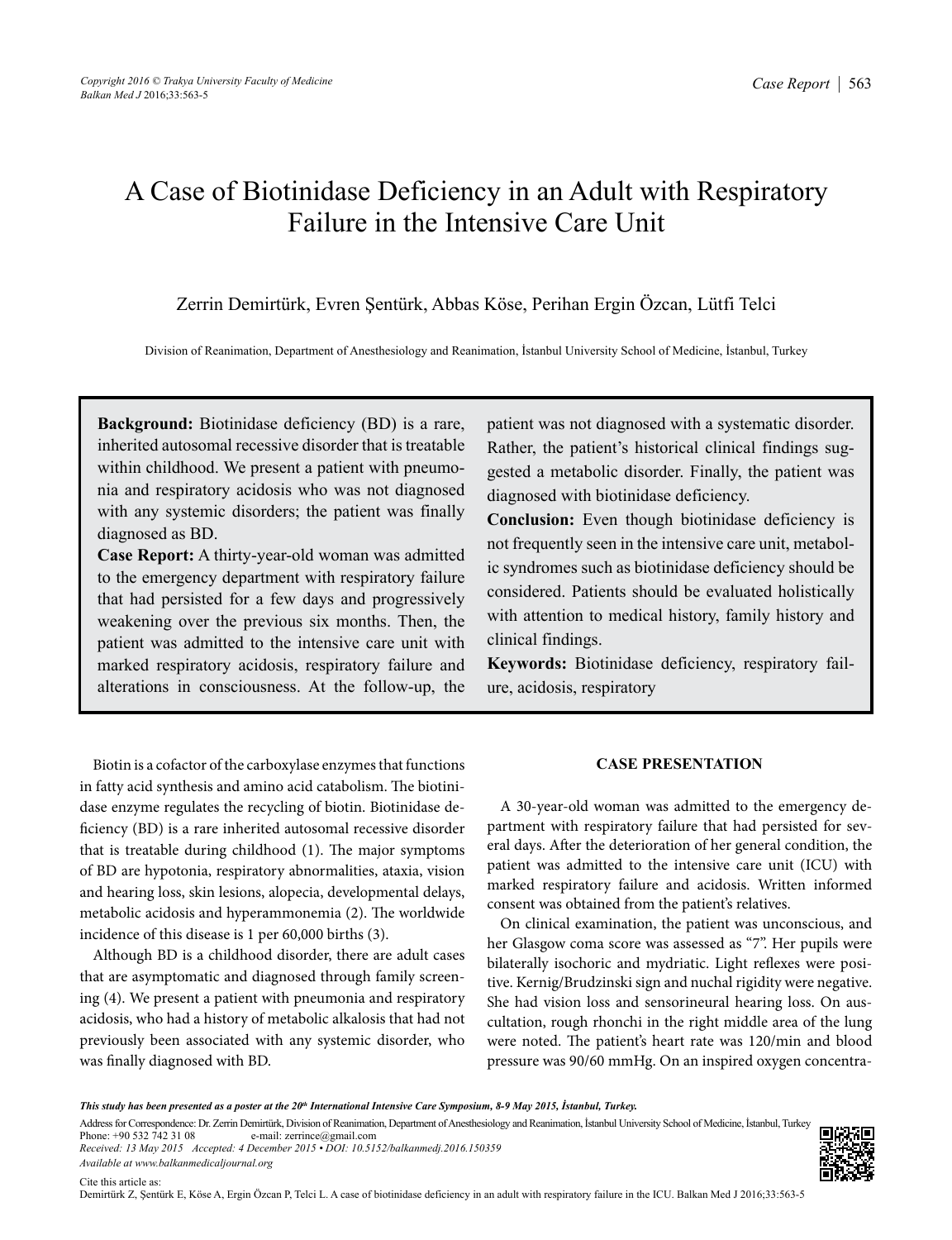tion of 30%, the blood gas analysis showed pH of 7.12, paCO<sub>2</sub> of 113 mmHg,  $PaO<sub>2</sub>$  of 78 mmHg, BE of 7.0 mmol/L, HCO<sub>3</sub> of 36.3 mmol/L, Cl- of 104 mmol/L and lactate of 5 mmol/L. On serum analysis, hemoglobin was 12.3 gr/dl, platelets were 206.103 /mm3 , creatinine was 0.4 mg/dl, Na+ was 143 mmol/L, K+ was 4.4 mmol/L, C-reactive protein was 127mg/L and sedimentation rate was 110 mm/h. The patient's initial APACHE II and SOFA in the ICU were 18 and 3, respectively.

The patient was intubated because of hypercapnia and ventilated with pressure-control ventilation. She had a fever and purulent tracheal secretions. Tracheal, urine and blood cultures were taken, and empiric antibiotic therapy was started. A detailed history taken from her family revealed that she also had weakness, gait difficulty, alopecia that had been present since birth and progressive vision and hearing loss. The patient's sister had died at the age of 30 years with similar progressive neurologic and respiratory failure, as well as vision and hearing loss. Tests performed on the patient for hyperventilation, excessive sweating, and tachycardia, such as thyroid function tests, respiratory function tests, rhythm Holter and urine vanyl mandelic acid levels, were normal. Two months earlier, she had been admitted to another ICU with tachypnea and hyperventilation. Previous arterial blood gas analysis had revealed respiratory alkalosis with a pH of 7.60, paCO<sub>2</sub> of 12 mmHg, PaO<sub>2</sub> of 103 mmHg, lactate of 2.6 mmol/L, BE of 9.4 mmol/L,  $HCO_3$  of 12.3 mmol/L and Cl of 100 mmol/L.

While the patient was being monitored in our ICU, we found no systemic disorder. We considered that the patient might have a metabolic syndrome due to the clinical findings; therefore, we consulted with the department of genetic and metabolic disorders. The homocysteine level and organic acid level in the urine were within normal ranges, as were ammonia and creatine kinase levels in the serum. The measured biotinidase enzyme activity and the biotinidase level were 1.47% (normal range 8%-10%) and 0.13 mU/mL (normal range 6.9–9.45 mU/ mL), respectively. These values were extremely low compared to the normal ranges. Based on these results, the patient was diagnosed with BD.

While we were administering the biotin replacement (Medobiotin tablets, Medopharm Arzneimittel GmbH; Ehrenkirchen, Germany) at 10 mg per day with carnitine (L-carnitine, Hi Tech Pharmacal Co. Inc; Amityville, NY, USA), we simultaneously attempted to wean the patient from the mechanical ventilator. However, these attempts failed because she was unable to throw her secretions, probably due to respiratory muscle failure, even though her serum phosphorus level (2.3 mmol/L) was normal. The patient was tracheostomized on the 15<sup>th</sup> day of follow-up to simplify the weaning process and to shorten the orotracheal intubation period. During this period, the patient's hemodynamic and blood gas analyses improved,

and she was successfully weaned from mechanical ventilation (Table 1). The patient began oral feeding, followed by spontaneous breathing, and within three days she was transferred to the ward upon becoming hemodynamically and clinically stable.

#### **DISCUSSION**

The prevalence of BD in Turkey is 1/14.800, which is 8 times higher than the world average (3). This is a childhood disorder, but it can appear in adulthood as partial or profound BD associated with low enzyme levels. The clinical findings are divided in five categories: neurologic (hypotonia, seizures, ataxia and developmental delays), sensory (vision and hearing loss, optic atrophy and sensorineural problems), metabolic (acidosis and organic aciduria), respiratory (laryngeal stridor, tachypneic and apneic episodes), and dermatologic (alopecia and eczematous skin lesions). Patients usually present with one or more signs and symptoms, depending on the severity of the disease (4). Our patient was an adult whose problems had continued since childhood, with fluctuating neurologic findings and alopecia. Baykal et al. (3) studied the families of children with BD and found that asymptomatic individuals had partial BD. It is important to identify these asymptomatic patients in order to inform them about the risks and the nature of this disease, as it is possible that these individuals could become symptomatic if exposed to stress, such as an infection. Epigenetic factors and dietary differences in biotin intake protect some enzyme-deficient individuals from developing symptoms (5). Individuals with profound

**TABLE 1.** Serum findings before and after ICU admission.

|                   | Before ICU admission | After ICU admission |
|-------------------|----------------------|---------------------|
| pН                | 7.12                 | 7.35                |
| PaO <sub>2</sub>  | 78 mmHg              | 89 mmHg             |
| PaCO <sub>2</sub> | $113 \text{ mmHg}$   | 45 mmHg             |
| Lactate           | $5 \text{ mmol/L}$   | $3 \text{ mmol/L}$  |
| BE                | $7.0 \text{ mmol/L}$ | $6 \text{ mmol/L}$  |
| Na+               | $143$ mmol/L         | $140$ mmol/L        |
| $K+$              | $4.4 \text{ mmol/L}$ | $4 \text{ mmol/L}$  |
| Ammonia           | $78 \text{ mg/L}$    | $35 \text{ mg/L}$   |
| Creatinine        | $0.4 \text{ mg/dL}$  | $0.6$ mg/dL         |
| <b>CRP</b>        | $127 \text{ mg/dL}$  | $34 \text{ mg/dL}$  |

pH: log of serum H+; PaO<sup>2</sup>: partial oxygen pressure; PaCO<sup>2</sup>: partial carbon dioxide pressure; BE: base excess; Na+: sodium in concentration; K+: potassium ion concentration; CRP: C-reactive protein; ICU: intensive care unit